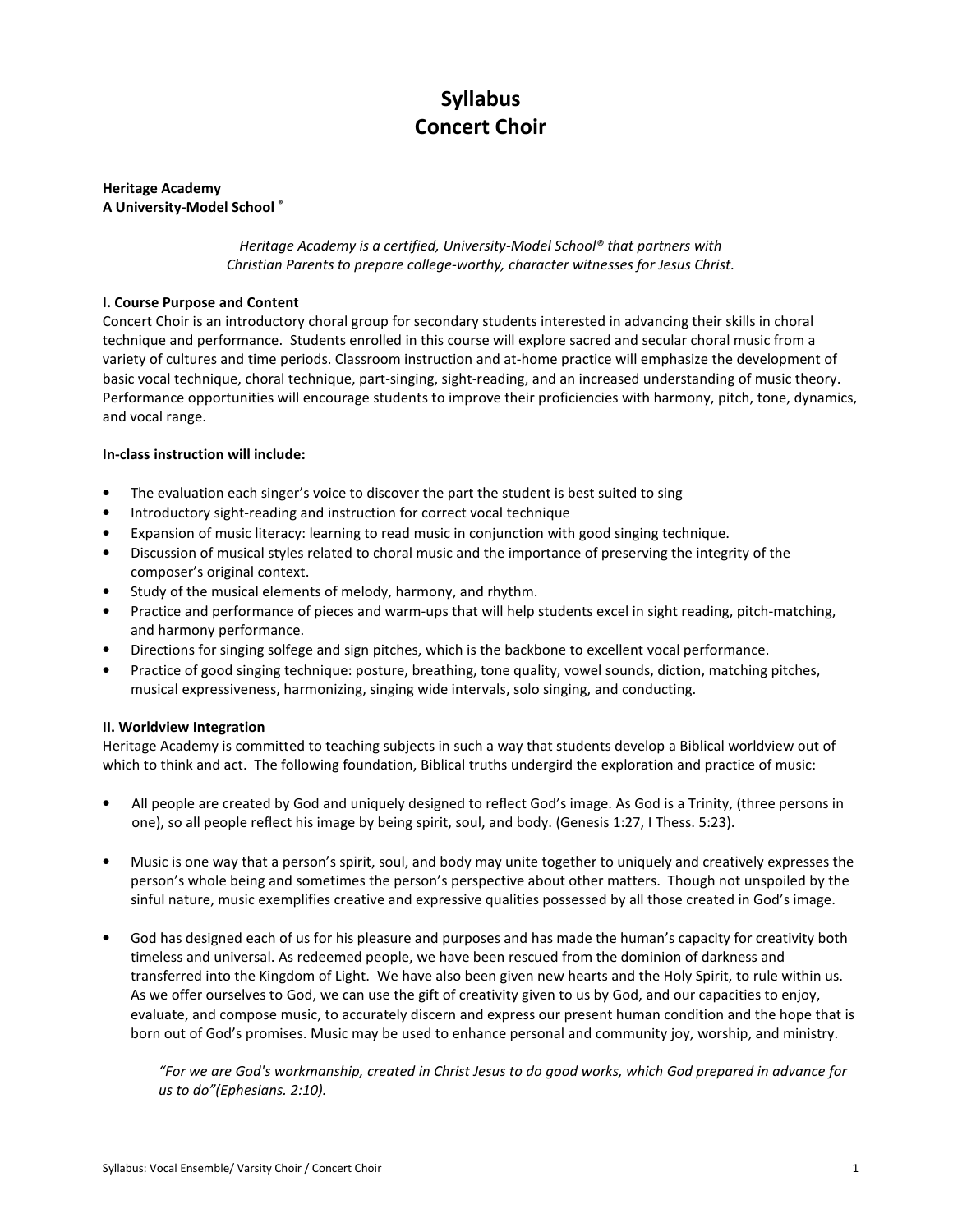# III. Required Texts/Materials

 Essential Musicianship: A Comprehensive Choral Method, Book 3 [ISBN: 9780793543546; Hal Leonard Music Publishing]

- One-inch, black three-ringed binder
- Tab Dividers labeled Communication Sheets |Vocal Exercises | Music

 $\rightarrow$  Course Binder: Weekly communication sheets, homework, music, and take-home worksheets and materials will be kept in a black, 1 inch, 3-ring binder. The binder needs three pocketed dividers marked "Communication Sheets", "Vocal Exercises", "Music". Your student will need to "file" any handouts in the appropriate divider each class day.

# IV. Student Responsibilities and Course Guidelines

# A. Attendance

Attendance is imperative as concepts cannot be learned if a student is absent. Students are expected to attend class and contribute positively to the classroom environment.

Tardiness is disruptive to other class members. Please arrive on time and prepared. All absences and tardies are considered unexcused unless accompanied by a note from a parent or guardian. Please remember that three tardies generate one absence.

As communicated in Heritage Academy's Family Manual, a passing grade awarded at the end of the semester generally requires that a secondary student has attended at least forty-two class periods during the semester. Failure to meet this minimum attendance requirement may result in an F being awarded and recorded on the student's transcript.

# B. Absences and Late Work

In the case of planned absence(s), homework that is due during the student's absence must be completed and submitted to the instructor in advance.

When a student is unexpectedly and unavoidably absent due to ill health, past-due assignments must be submitted within two course periods after the student's return to school. When an unexpected absence must occur, please be sure to notify the school office and the instructor of the students' absence as quickly as possible, preferably before the involved class occurs. This contact may occur by phone or by email.

Late work that is submitted simply "late" will be graded and penalized with a ten percent grade reduction for each course period that it is late; homework will not be accepted more than three course periods (1 week) past its due date, unless previous arrangements between the teacher and the student's parent have been agreed to in light of peculiar circumstances that are occurring beyond the family's control.

# C. Student Conduct and Preparation for Learning

For the sake of promoting a safe and focused learning environment, the student is expected to do the following throughout the course of the semester:

- 1) Arrive on time to each class period with the appropriate class materials available for access (e.g., organized notebook with dividers and filed materials, paper, writing tools, texts, and other tools as directed)
- 2) Arrive prepared to submit completed at-home assignments at start of each class period.
- 3) Arrive ready to listen, learn, take notes, and participate in teacher-directed classroom discussions and activities.
- 4) Ask for clarification or further explanation when a concept or direction remains unclear.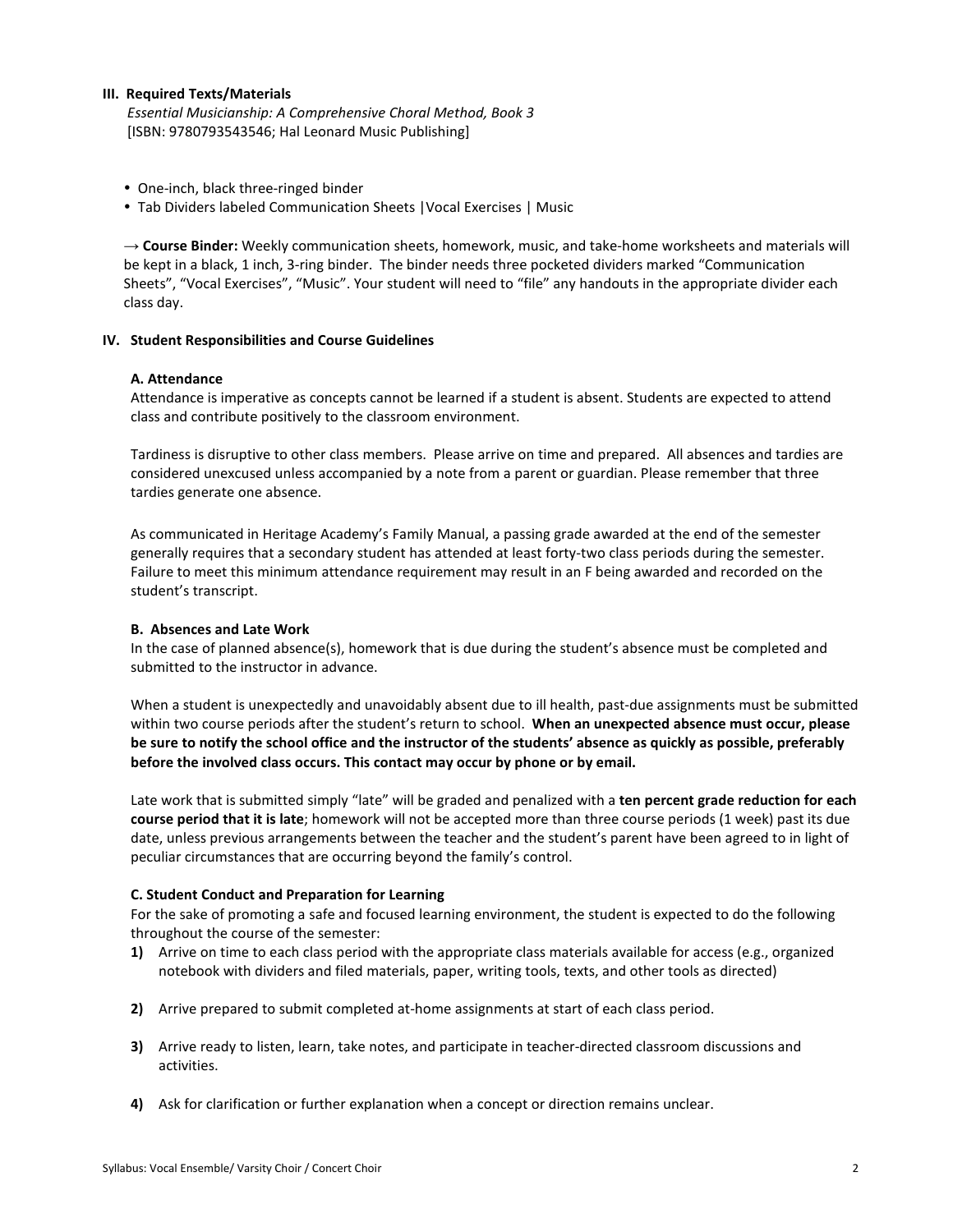- 5) Demonstrate a spirit of cooperation, kindness, and respect toward the teacher and fellow classmates, demonstrating respect to Heritage Academy's Code of Conduct.
- 6) Help keep the classroom area clean and orderly.
- 7) Cooperate with the parent-educator and the Heritage Academy teacher to complete homework in a timely fashion
- 8) Communicate concerns regarding schoolwork to both the Heritage Academy teacher and the parent-educator, so that these concerns can be addressed quickly.
- 9) On the whole, conduct himself or herself in a manner that is worthy of Christ and reflects the life of the Holy Spirit in him/her: " . . . that you may live a life worthy of the Lord and may please Him in every way: bearing fruit in every good work, growing in the knowledge of God, being strengthened with all power according to His glorious might so that you may have great endurance and patience, and joyfully giving thanks to the Father, who has qualified you to share in the inheritance of the saints in the kingdom of light" (Colossians 1:12).

# D. At-Home (Satellite Classroom) Investment

Home assignments will be recorded on the Weekly Communication Sheet your student will receive in class each Monday. Students are expected to complete their home assignments prior to the next class period. Each student will spend about 30 minutes daily Monday – Friday on their homework. Home assignments will include, but will not be limited to, vocalization exercises, singing, worksheets, sight-reading practice, rhythm assignments, and listening exercises. The teacher's goal will be to clearly communicate my expectations concerning all at-home work. Please contact the instructor if instructions are unclear.

E. Assessments: Students will receive 5 points daily for active participation in class. Points will be deducted daily for wasting rehearsal time, disrupting the rehearsal, being late, or being unprepared. We will have written quizzes over musical knowledge; vocal quizzes covering sight-reading and correct singing technique. Each student will have singing exams for their Mid-Term and their Final. Students will receive a grade for all performances and concerts as indicated in the Grade Apportionment section below.

#### F. Grades Apportionment

| Active Participation/Behavior*   | 10% |
|----------------------------------|-----|
| Concerts and musical performance | 35% |
| Homework                         | 20% |
| Exams/Quizzes/Mid-term/Final     | 35% |

Participation and in-class behavior will be graded each class period with a total of 5 points possible. Students who are tardy, ill prepared, or are disruptive in class will not be awarded full points. Students will also expected to demonstrate respectful, safe, and responsible classroom behavior.

# Grading Scale

| $100-95$ A 86-83B 76-73C <60F |  |  |
|-------------------------------|--|--|
| 94-90A- 82-80B- 72-70C-       |  |  |
| 89-87B+ 79-77C+ 69-60D        |  |  |

The course grade the student has earned at the end of the semester will also be the course grade that appears on the student's transcript. To receive high school credit for this course, the student must achieve a percentage grade of 70% or above, translating to a letter grade of C- or above, and fulfill attendance requirements.

# V. Parent Responsibilities

# A. Embrace the University Model

University-Model Schooling at Heritage Academy is driven by two guiding principles: